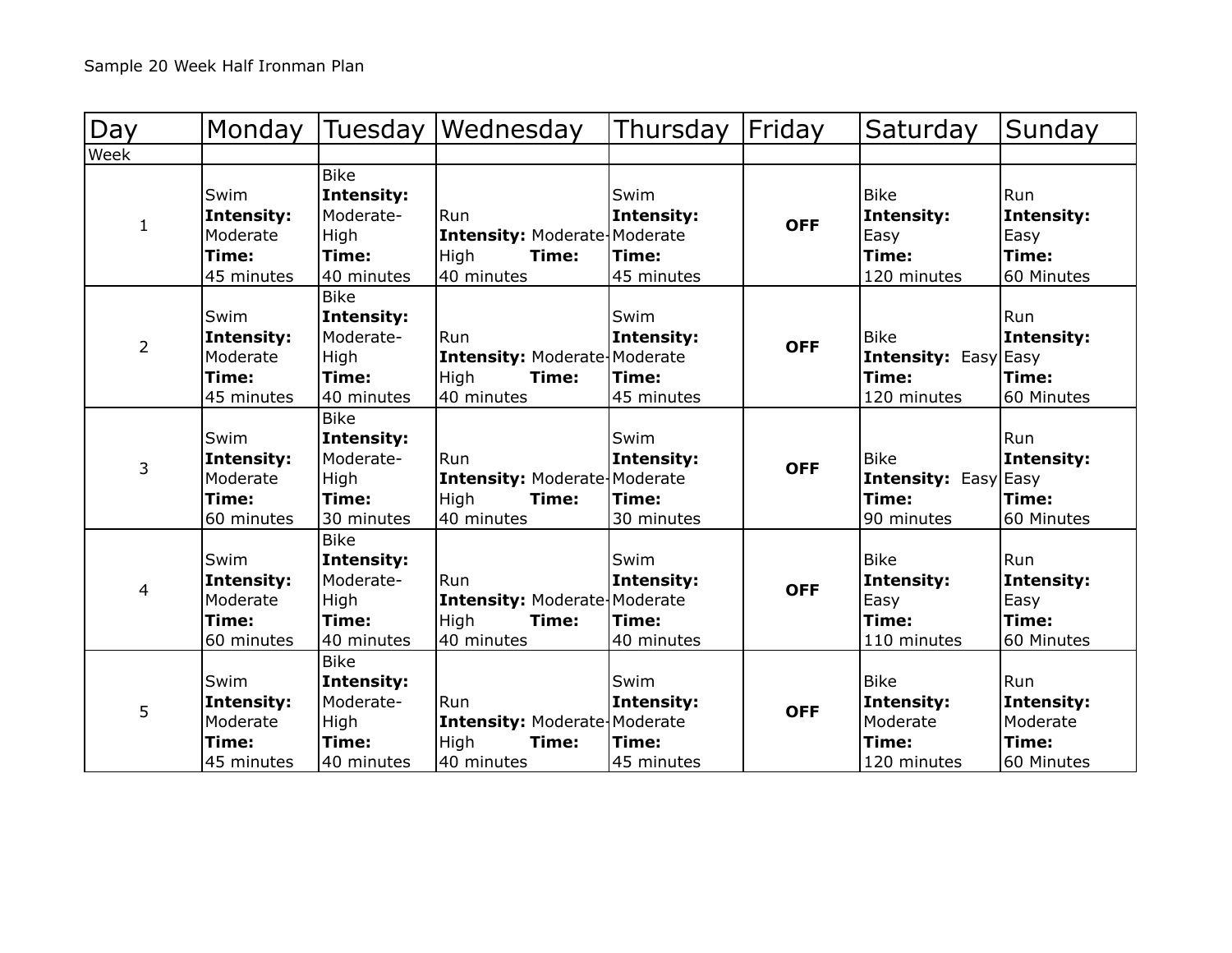| 6 | Swim<br><b>Intensity:</b><br>Moderate<br>Time:<br>60 minutes | Bike/Run<br><b>Brick</b><br>Intensity:<br>Moderate-<br>High<br>Time:<br>145 minutes<br>Run 20 mins<br>off the bike | Run<br><b>Intensity: Moderate Moderate</b><br>High<br>Time:<br>40 minutes | Swim<br>Intensity:<br>Time:<br>45 minutes | <b>OFF</b> | <b>Bike</b><br>Intensity:<br>Moderate<br>Time:<br>150 minutes | Run<br>Intensity:<br>lModerate<br>Time:<br>65 Minutes |
|---|--------------------------------------------------------------|--------------------------------------------------------------------------------------------------------------------|---------------------------------------------------------------------------|-------------------------------------------|------------|---------------------------------------------------------------|-------------------------------------------------------|
| 7 | Swim<br>Intensity:<br>Moderate<br>Time:<br>60 minutes        | Bike/Run<br><b>Brick</b><br>Intensity:<br>Moderate-<br>High<br>Time:<br>45 minutes<br>Run 20 mins<br>off the bike  | Run<br><b>Intensity: Moderate Moderate</b><br>High<br>Time:<br>40 minutes | Swim<br>Intensity:<br>Time:<br>60 minutes | <b>OFF</b> | <b>Bike</b><br>Intensity:<br>Moderate<br>Time:<br>150 minutes | Run<br>Intensity:<br>Moderate<br>Time:<br>70 Minutes  |
| 8 | Swim<br>Intensity:<br>Moderate<br>Time:<br>75 minutes        | Bike/Run<br><b>Brick</b><br>Intensity:<br>Moderate-<br>High<br>Time:<br>45 minutes<br>Run 20 mins<br>off the bike  | Run<br><b>Intensity: Moderate Moderate</b><br>High<br>Time:<br>40 minutes | Swim<br>Intensity:<br>Time:<br>60 minutes | <b>OFF</b> | <b>Bike</b><br>Intensity:<br>Moderate<br>Time:<br>120 minutes | Run<br>Intensity:<br>Moderate<br>Time:<br>60 Minutes  |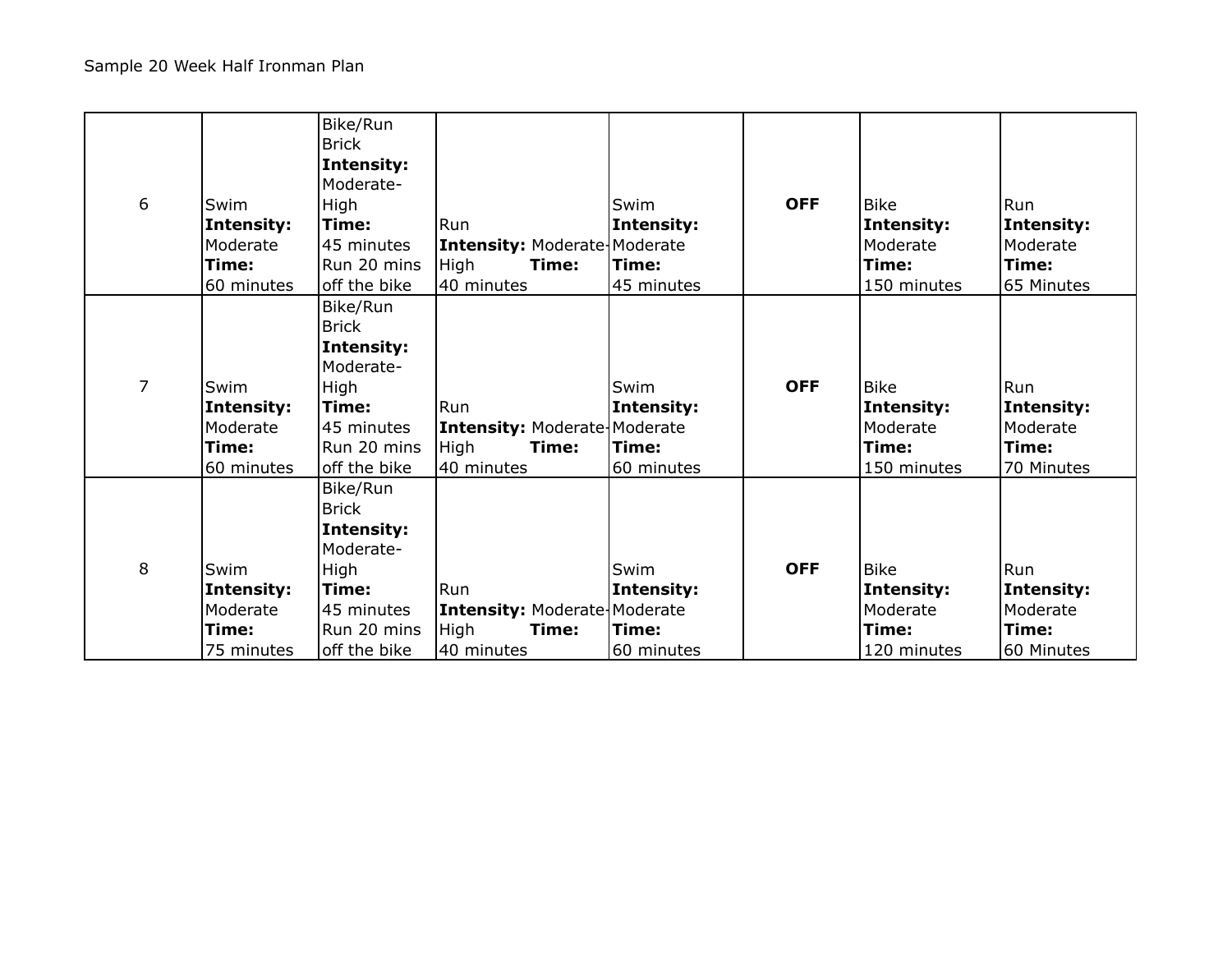|    |                   | Bike/Run<br><b>Brick</b> |                                     |            |            |                  |              |
|----|-------------------|--------------------------|-------------------------------------|------------|------------|------------------|--------------|
|    |                   | Intensity:               |                                     |            |            | Bike/Run Brick   |              |
|    |                   | Moderate-                |                                     |            |            | Intensity:       |              |
| 9  | Swim              | High                     |                                     | Swim       | <b>OFF</b> | Moderate         | Run          |
|    | <b>Intensity:</b> | Time:                    | Run                                 | Intensity: |            | Time:            | Intensity:   |
|    | Moderate          | 45 minutes               | <b>Intensity: Moderate Moderate</b> |            |            | 180 minutes      | Moderate     |
|    | Time:             | Run 20 mins              | High<br>Time:                       | Time:      |            | Run off the bike | <b>Time:</b> |
|    | 45 minutes        | off the bike             | 40 minutes                          | 45 minutes |            | 30 min MOD       | 80 Minutes   |
|    |                   |                          |                                     |            |            | Bike/Run Brick   |              |
|    |                   | <b>Bike</b>              |                                     |            |            | Intensity:       |              |
|    | Swim              | <b>Intensity:</b>        |                                     | Swim       |            | Moderate         | Run          |
| 10 | <b>Intensity:</b> | Moderate-                | Run                                 | Intensity: | <b>OFF</b> | Time:            | Intensity:   |
|    | Moderate          | High                     | Intensity: Moderate   Moderate      |            |            | 180 minutes      | Moderate     |
|    | Time:             | Time:                    | <b>High</b><br>Time:                | Time:      |            | Run off the bike | <b>Time:</b> |
|    | 60 minutes        | 45 minutes               | 40 minutes                          | 60 minutes |            | 30 min MOD       | 90 Minutes   |
|    |                   |                          |                                     |            |            | Bike/Run Brick   |              |
|    |                   | <b>Bike</b>              |                                     |            |            | Intensity:       |              |
|    | Swim              | <b>Intensity:</b>        |                                     | Swim       |            | Moderate         | Run          |
| 11 | Intensity:        | Moderate-                | Run                                 | Intensity: | <b>OFF</b> | Time:            | Intensity:   |
|    | Moderate          | High                     | <b>Intensity: Moderate Moderate</b> |            |            | 150 minutes      | Moderate     |
|    | Time:             | Time:                    | High<br>Time:                       | Time:      |            | Run off the bike | $l$ Time:    |
|    | 75 minutes        | 45 minutes               | 40 minutes                          | 75 minutes |            | 30 min MOD       | 60 Minutes   |
|    |                   |                          |                                     |            |            | Bike/Run Brick   |              |
|    |                   | <b>Bike</b>              |                                     |            |            | Intensity:       |              |
|    | Swim              | <b>Intensity:</b>        |                                     | Swim       |            | Moderate         | Run          |
| 12 | Intensity:        | Moderate-                | Run                                 | Intensity: | <b>OFF</b> | Time:            | Intensity:   |
|    | Moderate          | High                     | <b>Intensity: Moderate Moderate</b> |            |            | 180 minutes      | Moderate     |
|    | Time:             | Time:                    | <b>High</b><br>Time:                | Time:      |            | Run off the bike | Time:        |
|    | 45 minutes        | 45 minutes               | 40 minutes                          | 45 minutes |            | 30 min MOD       | 90 Minutes   |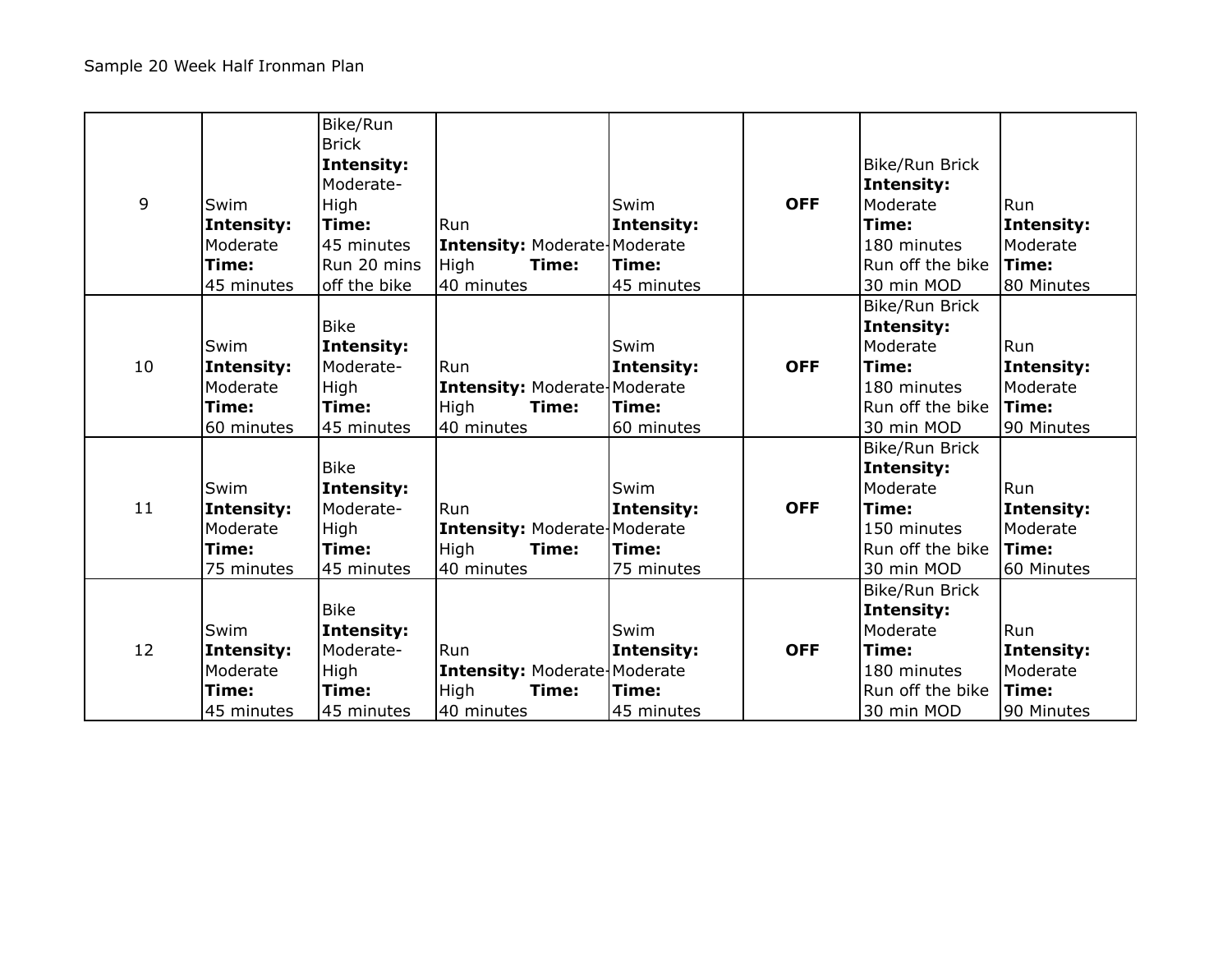|    |            | <b>Bike</b>       |                                     |            |            | Bike/Run Brick<br>Intensity: |              |
|----|------------|-------------------|-------------------------------------|------------|------------|------------------------------|--------------|
|    | Swim       | <b>Intensity:</b> |                                     | Swim       |            | Moderate                     | Run          |
| 13 | Intensity: | Moderate-         | Run                                 | Intensity: | <b>OFF</b> | Time:                        | Intensity:   |
|    | Moderate   | High              | <b>Intensity: Moderate Moderate</b> |            |            | 180 minutes                  | Moderate     |
|    | Time:      | Time:             | High<br>Time:                       | Time:      |            | Run off the bike             | Time:        |
|    | 60 minutes | 45 minutes        | 40 minutes                          | 60 minutes |            | 30 min MOD                   | 100 Minutes  |
|    |            | Bike/Run          |                                     |            |            |                              |              |
|    |            | <b>Brick</b>      |                                     |            |            |                              |              |
|    |            | <b>Intensity:</b> |                                     |            |            |                              |              |
|    |            | Moderate-         |                                     |            |            |                              |              |
| 14 | Swim       | High              |                                     | Swim       | <b>OFF</b> | <b>Bike</b>                  | Run          |
|    | Intensity: | Time:             | Run                                 | Intensity: |            | Intensity:                   | Intensity:   |
|    | Moderate   | 45 minutes        | <b>Intensity: Moderate Moderate</b> |            |            | Moderate                     | Moderate     |
|    | Time:      | Run 20 mins       | High<br>Time:                       | Time:      |            | Time:                        | Time:        |
|    | 75 minutes | off the bike      | 40 minutes                          | 75 minutes |            | 150 minutes                  | 110 Minutes  |
|    |            | Bike/Run          |                                     |            |            |                              |              |
|    |            | <b>Brick</b>      |                                     |            |            |                              |              |
|    |            | <b>Intensity:</b> |                                     |            |            |                              |              |
|    |            | Moderate-         |                                     |            |            |                              |              |
| 15 | Swim       | High              |                                     | Swim       | <b>OFF</b> | <b>Bike</b>                  | Run          |
|    | Intensity: | Time:             | Run                                 | Intensity: |            | Intensity:                   | Intensity:   |
|    | Moderate   | 45 minutes        | <b>Intensity: Moderate Moderate</b> |            |            | Moderate                     | Moderate     |
|    | Time:      | Run 20 mins       | High<br>Time:                       | Time:      |            | Time:                        | Time:        |
|    | 45 minutes | off the bike      | 40 minutes                          | 45 minutes |            | 210 minutes                  | 120 Minutes  |
|    |            |                   |                                     |            |            | Bike/Run Brick               |              |
|    |            | <b>Bike</b>       |                                     |            |            | Intensity:                   |              |
|    | Swim       | Intensity:        |                                     | Swim       |            | Moderate                     | Run          |
| 16 | Intensity: | Moderate-         | Run                                 | Intensity: | <b>OFF</b> | Time:                        | Intensity:   |
|    | Moderate   | High              | <b>Intensity: Moderate Moderate</b> |            |            | 240 minutes                  | Moderate     |
|    | Time:      | Time:             | High<br>Time:                       | Time:      |            | Run off the bike             | <b>Time:</b> |
|    | 60 minutes | 45 minutes        | 40 minutes                          | 60 minutes |            | 30 min MOD                   | 90 Minutes   |